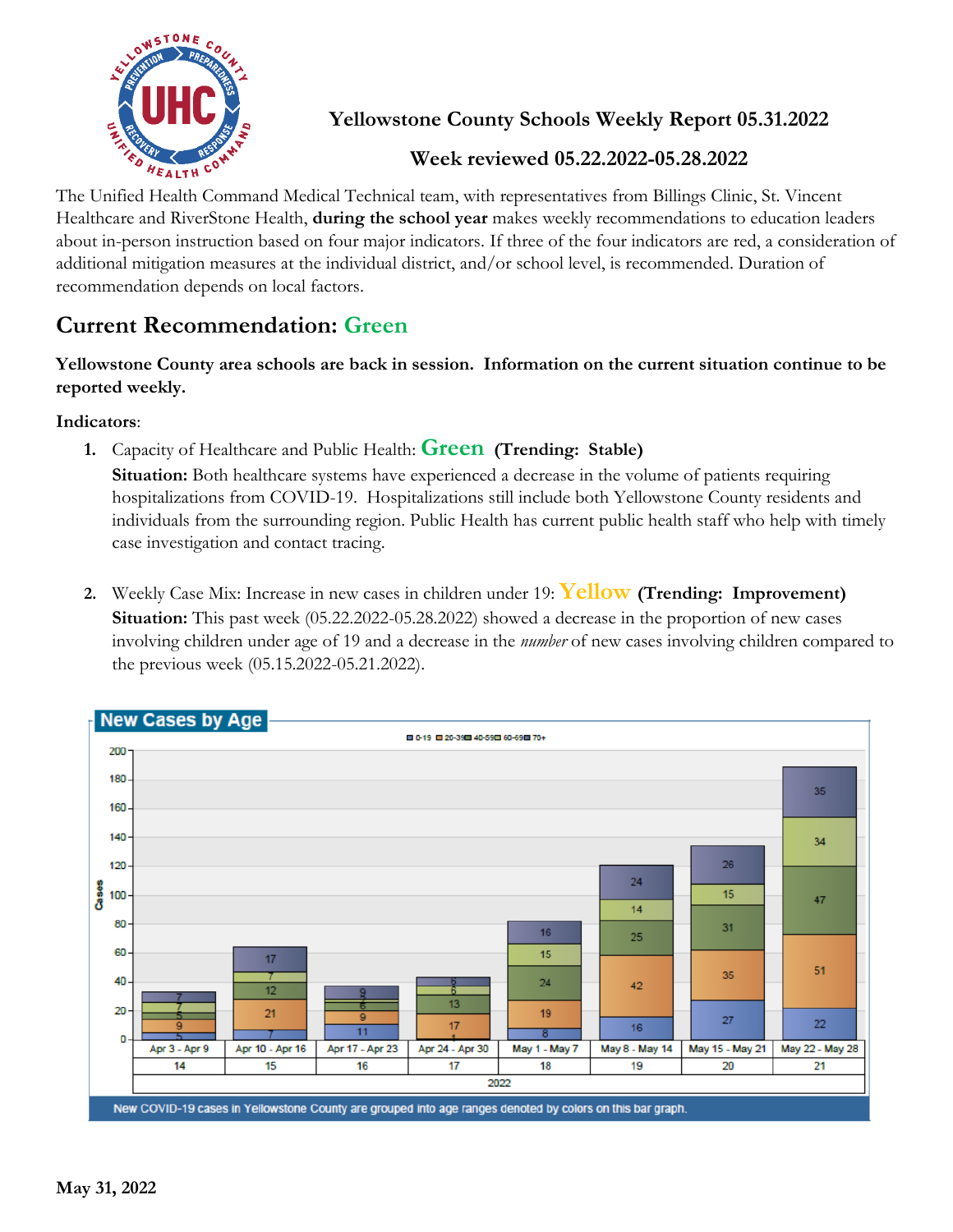

**3.** Weekly Average Daily Case Count per 100,000: **Green (Trending: Worse)**

## **Green <20; Yellow 20-49; Red >50 Currently: 17**

**Situation**: This indicator was red due to eighteen weeks in a row of being over the threshold of 25 cases per 100,000 and changed to red in week 33 of 2020 and again (08.15.2021-08.212021 and 01.09.2022- 01.15.2022). This past week (05.22.2022-05.28.2022) had an increase from the previous week (05.15.2022- 05.21.2022). This indicator remains green this week. The Unified Health Command Medical Technical team updated case thresholds for 2022. The new thresholds are 20-49 new cases per 100,000 is in the yellow, or warning category and 50 or more new cases per 100,000 reflects a rate that is in the red category.